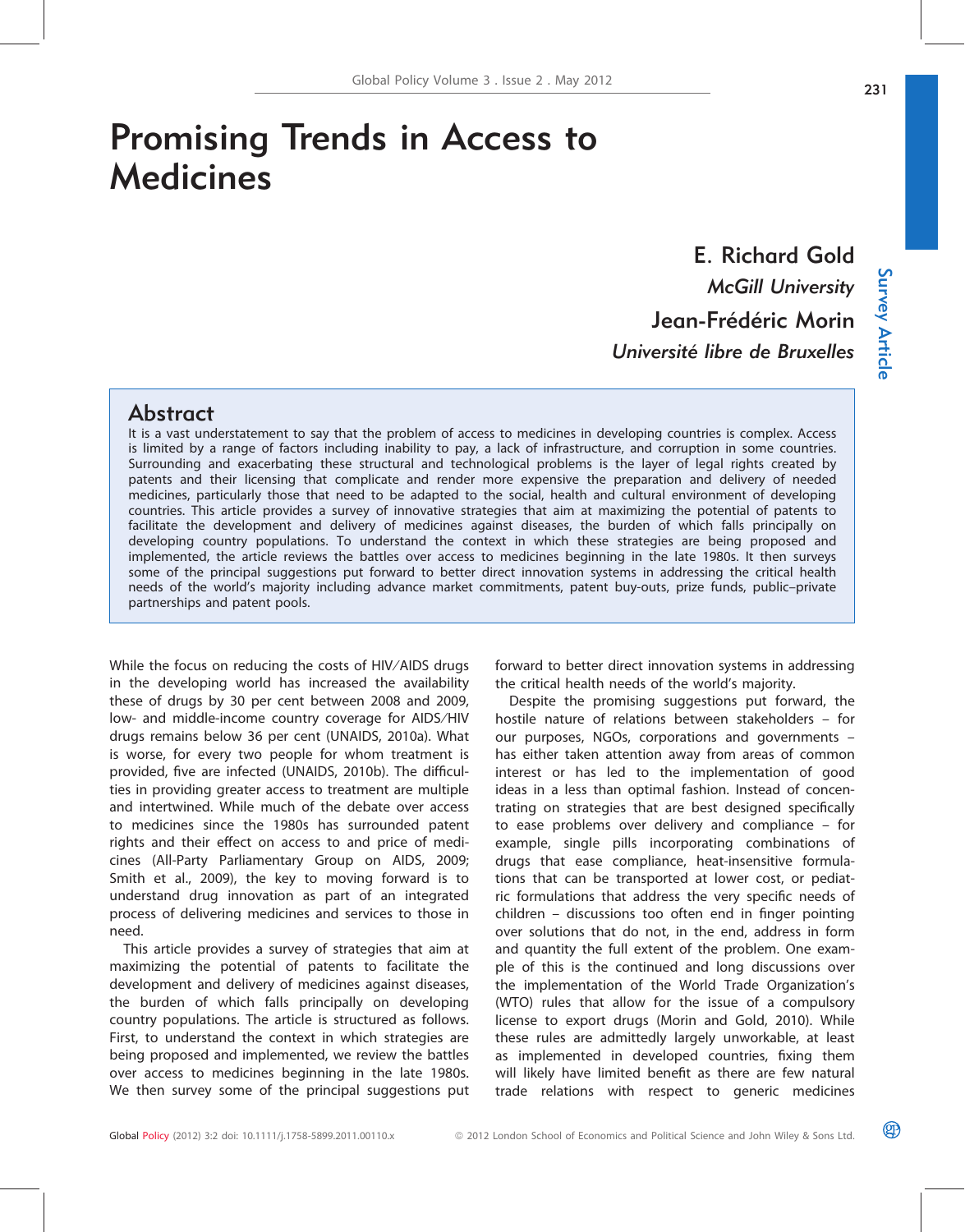between developing and developed nations (Gold et al., 2009).

# A history of confrontation

Over the last three decades, the global debate on pharmaceutical patents has been characterized by conflicting interests, legal disputes and political coercion. The first round occurred in the 1980s, when pharmaceutical companies convinced the US government that the lack of patent protection in developing countries was a major trade barrier that helped to explain the US trade deficit (Sell, 2003). The US then pressured developing countries to increase their patent protection by relying on the threat of trade sanctions and the promise of privileged trade access. A deal was finally concluded in 1994 with the creation of the WTO.

Developed countries offered better access to textile products and promised to stop imposing unilateral trade sanctions in return for developing countries' ratification of the Agreement on Trade-Related Aspects of Intellectual Property Rights (TRIPs). Although some countries benefit from transitional periods, all WTO members are now required to accept the patentability of pharmaceutical products and to treat health innovations in the same way as other technological fields.

The second round of debates started in 1998, when 39 pharmaceutical companies brought a lawsuit against the Government of South Africa over its bill amending the Patent Act to achieve public health goals (Sell and Prakash, 2004; t'Hoen, 2002). Combined with the HIV/AIDS crisis, this lawsuit was a catalyst for the emergence of what became the access to medicines campaign. NGOs portrayed the South African case as a battle between greedy and powerful transnational corporations defending excessive profit margins and a weak state defending human life. Even when pharmaceutical companies dropped the case and the US relaxed its diplomatic pressure, developing countries were able to take advantage of the momentum created by NGOs. At the 2001 WTO conference, they successfully obtained the Declaration on TRIPs and Public Health which called for international negotiations to address the need of certain countries to import generic medicines. In 2003, a WTO decision defined the conditions under which a country could export generic pharmaceutical products to another and, in 2005, the decision was translated into a permanent amendment to the TRIPs agreement.

These two rounds of a deeply polarized debate left every stakeholder unsatisfied. On the one hand, new laws and regulations in developing countries are rarely properly enforced and the production of counterfeit drugs keeps growing (ICC, 2007; OECD, 2009). On the other hand, the mechanism that was supposed to facilitate the export of generic drugs to developing countries proved to be a failure, as only one shipment occurred in more than six years following implementation (Morin and Gold, 2010).

Despite this continued polarisation, the need to identify and implement creative solutions to develop and deliver medicines adapted to developing world conditions has led to novel funding mechanisms and partnerships. We investigate these solutions below, being mindful of whether and how they overcome distrust and their chances of significantly increasing access. We begin by reviewing mechanisms that build on existing incentives before moving to novel financing structures and creative partnership models.

#### Advance market commitments

The first set of solutions aims at mimicking existing incentive structures without challenging the foundations of the current business model for research and development. These proposals recognize that those suffering from HIV/AIDS and other tropical and neglected diseases in developing countries do not have sufficient wealth to pay high prices for medicines. This means that their market pull, as opposed to that of those with high incomes, is limited. Thus, to ensure that firms actually deliver medicines to those in need, these proposals artificially boost that market pull.

One of these proposals is to establish advance market commitments (AMCs). The idea of AMCs is simple: providing the private sector with financial incentives to develop a new medicine or vaccine for low- and medium-income countries equal to that of an ordinary high-income world medicine or, better yet, a blockbuster medicine. The key here is to mimic the expected economic returns for the blockbuster as viewed at the time the investment decision is made, not at the time of sale. Rather than relying on an estimate of the price per dose that the market would provide, an AMC works by fixing an artificial price per dose based on a promise to pay by a country, a foundation, an intergovernmental fund or a combination of these. Those making the promise would establish criteria that the medication or vaccine would need to meet, a guaranteed per dose price and a pool consisting of a fixed amount of money that would be used to pay that price. Based on this promise, a producer would create and manufacture a medicine or vaccine meeting the criteria and sell it in one of the designated developing countries. That country would pay a small amount per dose (a 'co-payment') while the AMC sponsors would top up that amount to the guaranteed per dose price until the pool funds are exhausted. After that point, the producer would agree, in advance, to sell the medicine at a fixed price (that is less than the guaranteed price) or allow generic competition.

(QP)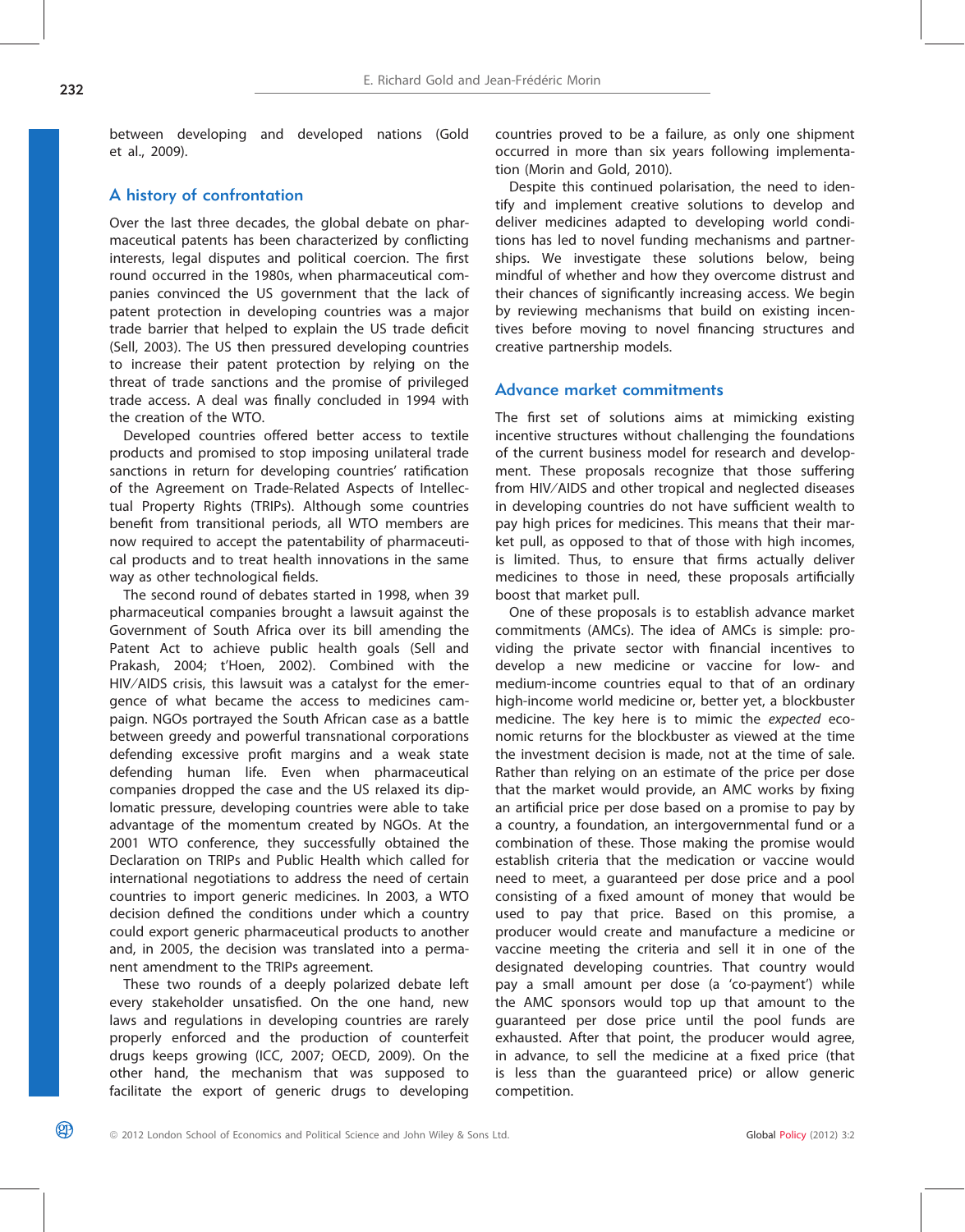Several countries are experimenting with an AMC for a pneumococcal vaccine. Established by Canada, Italy, Norway, Russia, the United Kingdom and the Bill and Melinda Gates Foundation, this AMC has a pool of US\$1.5 billion (in addition to \$1.3 billion from the GAVI Alliance) to spend on a pneumococcal vaccine meeting defined characteristics (GAVI Alliance, 2010; World Health Organization, 2008). Participating companies agree to sell vaccines for no more than \$3.50 a dose during a ten-year period. These firms will receive an additional \$3.50 per dose for up to 20 per cent of those doses. This program is expected to save 900,000 lives by 2015 and over 7 million by 2030 (GAVI Alliance, 2010).

Given that the chief advantage of an AMC is that it duplicates the risk/reward profile of developing and delivering a new pharmaceutical product at the very point that investment decisions are made (Berndt et al., 2006), it does not challenge the cost–benefit analysis that all producers undertake in deciding where to invest their resources. Instead, it fits within the existing market logic, making it very palatable to industry. It is this very logic, however, that raises the most significant concern with AMCs. At a time when the pharmaceutical industry is questioning its own business model (Gold et al., 2008; Munos, 2009, 2010), the AMC can be viewed as an incentive to maintain the status quo. This is because the AMC relies on strong intellectual property rights, existing research strategies and current models of distribution rather than on innovative models or strategies.

#### Patent buy-outs

A second proposal, patent buy-outs, similarly works through the market to achieve greater access to medicine. Participating governments, foundations and intergovernmental organizations purchase all relevant patents touching on the manufacture and sale of that medicine in target developing countries from the companies that hold them (Outterson, 2006). Once purchased, the patents are either dedicated to the public or licensed without cost so that any generic company that so wishes can manufacture it subject to meeting regulatory requirements.

Under a patent buy-out, originating firms do not manufacture and deliver the medicine as in an AMC. Once they have developed the medicine and secured a patent, they simply sell the rights to it, capturing the current value of the patent rather than a market share over the life of the patent (Kremer, 1998). Manufacture and distribution are left to generic companies and to international organizations.

The advantage of a patent buy-out is that it removes any blocking effect of a patent on generic manufacture without disturbing market incentives for innovation within the pharmaceutical industry. If established carefully, a buy-out may actually enhance innovation (Kremer, 1998). Firms remain free either to continue manufacturing and distributing the medicine or to sell their patent. If the patent covers a medicine primarily used in countries with little market pull, then the patent holder would normally be better off selling the patent for some value rather than trying to gain a profit by selling the medicine itself at low margins.

The difficulty with patent buy-outs is their potential to distort incentives and to encourage strategic behavior. Kremer (1998) points to the possibility of collusion among innovators and suggests a complex mechanism of auctions and other strategies to arrive at an appropriate price. Perhaps of even greater concern is that, knowing that their patents may be bought out, firms may begin patenting knowledge that they otherwise would have left in the public domain or may secure a larger number of patents than necessary in order to inflate prices. As patents are well known to give rise to strategic behavior (Harhoff et al., 2008), this could very well limit the use of patent buy-outs to situations in which a patent already exists (as opposed to offering buy-outs prospectively) where there are clear controls against collusion, overpatenting and other market distortions. While this would increase the availability of existing medicines over the next decade, it would not provide a long-term solution.

As with an AMC, the patent buy-out works within existing innovation structures and thus does nothing to challenge current models of pharmaceutical innovation. Partially for this reason, NGOs do not support AMCs or patent-buy outs. They worry that AMCs do not foster sufficient competition to drive prices down and that one of the premises of an AMC – the ability to forecast needs and costs – is highly uncertain. As for patent buy-outs, they worry that this strategy will only induce private actors to patent more actively.

## A prize fund for medical innovation

While both AMCs and patent buy-outs work by allowing companies to profit from the sale of their private rights over medicines, academic and NGO leaders have suggested an alternative based on paying prizes to those who actually increase the health outcomes of those living in low- and middle-income countries. Two competing proposals exist: the Health Impact Fund (Banerjee et al., 2010) and the Medical Innovation Prize Fund (Love and Hubbard, 2009). While important differences exist – particularly with respect to the right of generic companies to manufacture products – these proposals have in common the creation of a fund by donor countries and foundations that would award prizes based on the measurable health impact of using a particular drug or vaccine. The funds proposed would be large: Banerjee

ඖ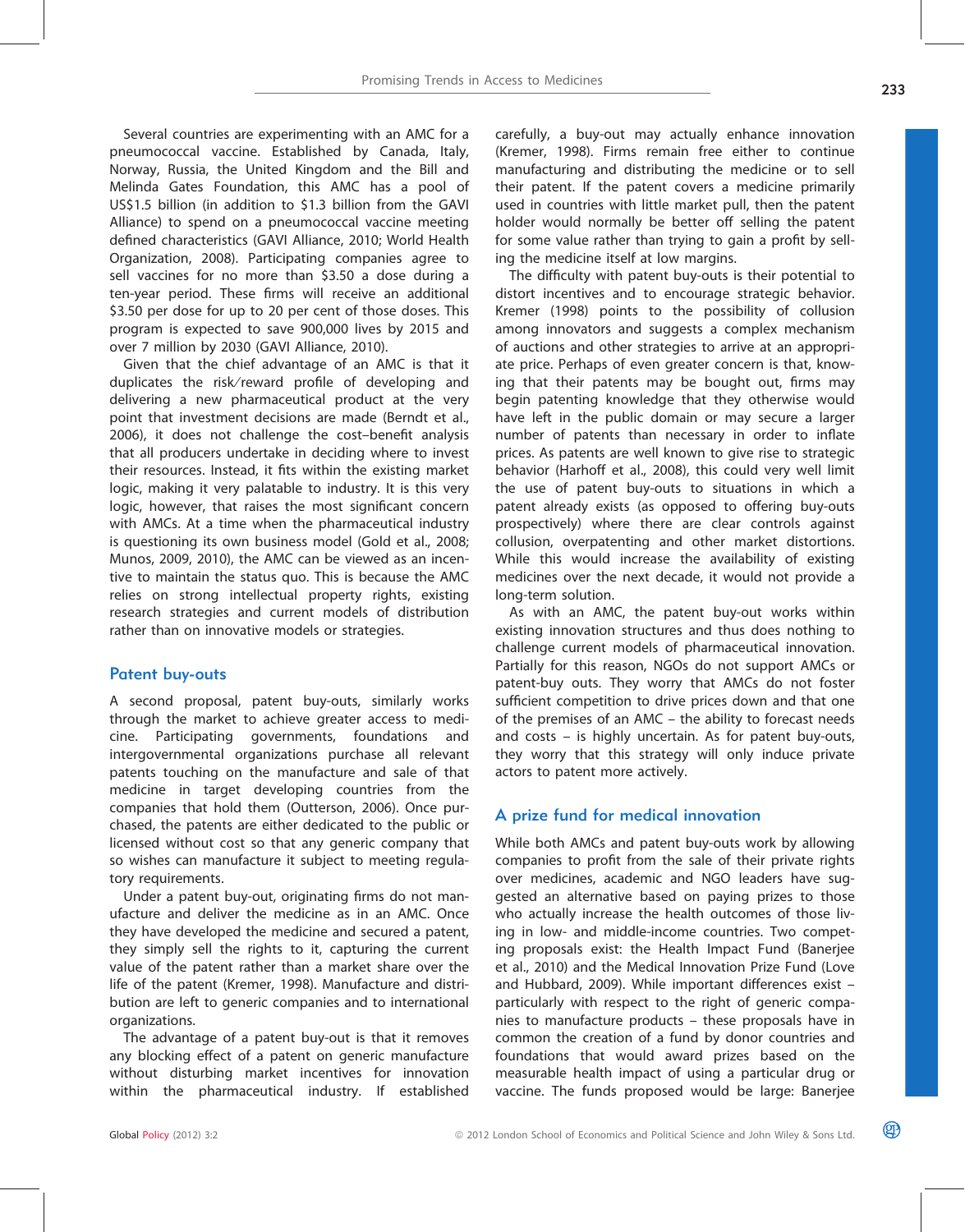et al. (2010) suggest that the fund would pay out at least US\$6 billion per year while Love and Hubbard (2009) suggest a global fund of between US\$160 and US\$240 billion.

Because prize funds work outside the existing incentive structure, they would alter the innovation system itself in several ways. First, research and development priority is expected to shift toward drugs and vaccines that have the largest health impact per dollar invested rather than the largest market per dollar invested. Further, unlike AMCs and patent buy-outs, in which governments must determine a priori which interventions are most likely to have the largest impacts, prize funds reward ex post health improvements. Third, supporters claim that a prize fund would substantially lower the price of medicines in both developed and developing countries (Banerjee et al., 2010).

While the use of prize funds has the support of prominent economists, many practical difficulties lie between the proposals and their implementation. Chief among these are the political obstacles of governments contributing large sums to an internationally managed fund over which they exercise little control. While proponents hypothesize how this may occur and some of the advantages to taxpayers and governments from such a contribution, little analysis has been done on the political feasibility of doing so. Proponents place their hopes of obtaining funding based on a rational decision by governments that such a mechanism would lower costs and increase access. While one may hope that governments base their decisions on such an analysis, risk aversion, turf war and path dependency processes make such a paradigm shift unlikely.

Second, the proposals suggest that payments out of the fund be tied to measures based on available data relating to the reported use of medicines, outcomes and approval processes (Banerjee et al., 2010) or through rules established by the governing board (Love and Hubbard, 2009). The proponents admit that much of this data does not yet exist but suggest that those firms claiming under the fund will collect the data. No costing on data collection has been undertaken, however, and there are currently no accepted benchmarks to assess the impact of a medicine. While all of these difficulties can, in theory, be overcome, the likelihood of doing so appears, at the very least, far in the future (Gold et al., 2010).

Since the 61st World Health Assembly agreed to investigate the potential of promoting research and development through a prize system, no widespread support has emerged for either the Health Impact Fund or the Medical Innovation Prize Fund in their present form. NGO opinion is divided as to which proposal is more appropriate. Industry and funders remain, meanwhile, on the sidelines.

### Product development partnerships

Instead of altering the incentive structure through which to coax existing actors to develop new therapies, public–private product development partnerships (PDPs) provide a means through which to change the identity of the actors coordinating drug development. Jointly created by governments, private foundations and industry, PDPs coordinate the development of new drugs, drawing on the respective scientific and technical strengths of academia, large industry and small companies. Early evidence suggests that, in areas of neglected disease, PDPs perform better – in terms of outcome and speed – and at a lower cost than do existing innovation structures (Moran, 2005). It is, however, too early to draw any conclusions on the long-term effect of PDPs.

According to Moran et al. (2009), primary funding for PDPs came from the public (69 per cent), philanthropic and not-for-profit (21 per cent) sectors. Private industry provided 9 per cent of funding, 80 per cent of which came from large multinational firms. Together, the two largest funders – the US government and the Bill and Melinda Gates Foundation – contributed almost 60 per cent of funds. Some of the 12 largest funders were individual multinational firms. Since the 2008 economic crisis, government funding has fallen by US\$31.3 million but the Bill and Melinda Gates Foundation has made up this loss with an additional US\$36.5 million. Large industry funding has been stable although small-firm contributions have fallen.

PDPs are effective mechanisms in overcoming strategic behavior in the complex environment of drug development aimed at developing country health needs (Buckup, 2008). Nevertheless, important long-term governance issues remain, particularly when PDPs actually start producing medicines for sale, at which time the inherent differences in interest are likely to become more pronounced (Sorenson, 2009).

PDPs avoid short-term market calculations for most actors – although smaller industry partners participate on a shorter-term, commercial basis – and leverage inkind contributions from participants. They thus largely escape market-based incentives and the priorities of those with sufficient money to purchase drugs. At the same time, however, PDPs are subject to the political will of their funders and participants at two levels. First, PDPs are dependent on a relatively small group of funders. If any of these – particularly the National Institutes of Health or the Bill and Melinda Gates Foundation – should significant decrease its investment, PDPs would be in financial jeopardy. Second, PDPs are subject to the politics of international health priorities. For example, 80 per cent of funding was directed at HIV/AIDS, tuberculosis and malaria despite the very heavy disease burden caused by other diseases. In contrast, fighting diarrhea is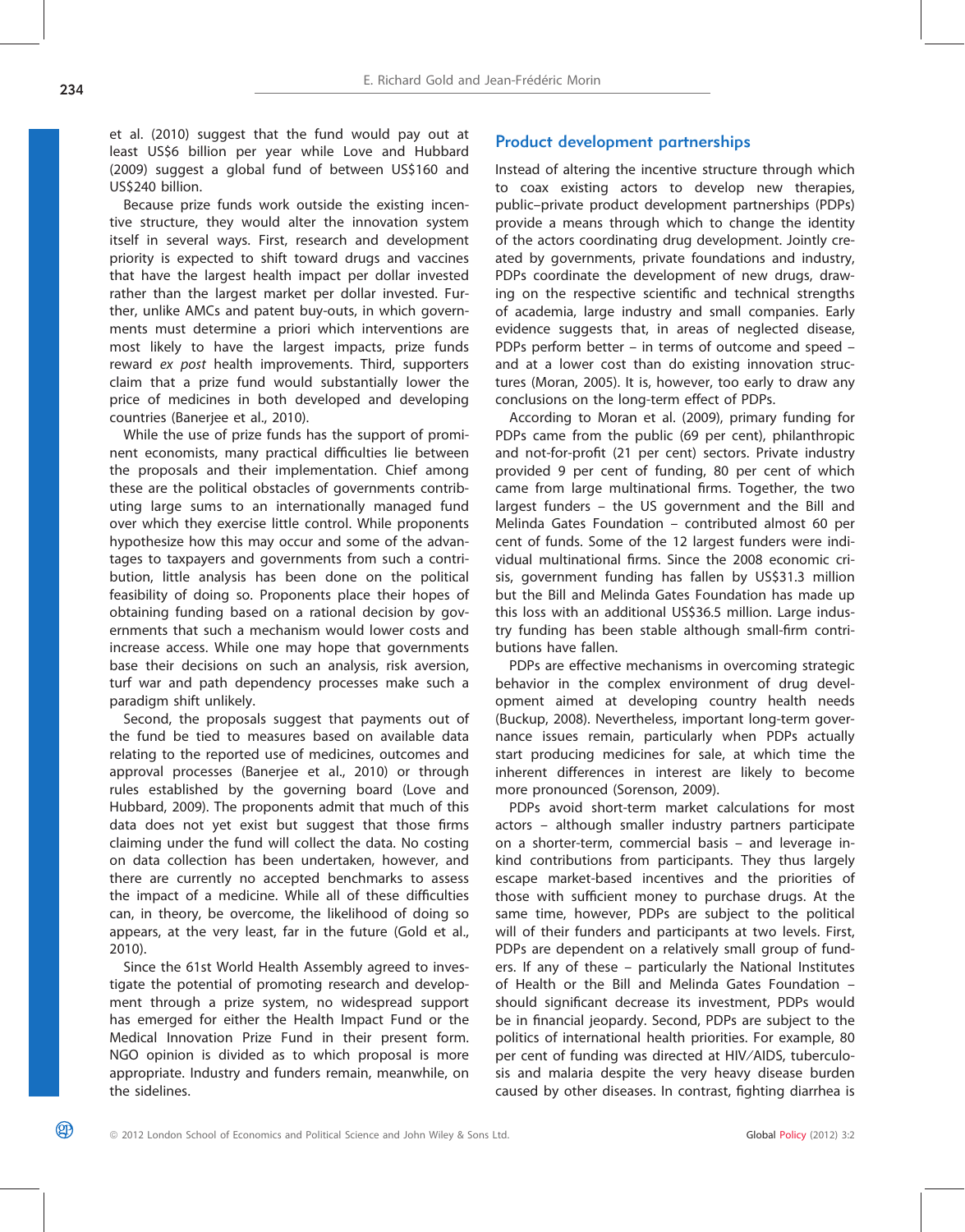not an attractive issue for private philanthropists, although gastrointestinal infections are the second leading cause of death among young children, responsible for nearly one in five child deaths (UNICEF/WHO, 2009). As Moran et al. (2009, p. 145) conclude, this concentration:

suggests that investment decisions are not only influenced by scientific or epidemiological considerations, but may also be influenced by factors such as the presence of PDPs or civil society groups with active advocacy, fundraising, and investment activities; by funder perceptions or preferences; or by the presence of policy frameworks and funding mechanisms that prioritise specific diseases.

#### Patent pool

The above proposals aim at developing new medicines and vaccines. Significant benefit can, however, be derived by coordinating the sale of existing medicines and, in particular, of producing them in forms adapted to the needs of developing countries (Moran, 2005). To address this need, patent pools can be an effective solution (Gold et al., 2007; Verbeure et al., 2006). This proposal, compared to other options, offers the twin benefits of being empirically tested in other fields of technology and being politically feasible. By reducing the costs of producing country-specific products and of distribution, rather than increasing the amount of money paid for drugs, a pool leverages the globalization of science, trade and commerce to deliver greater health to the public.

While there is no precise definition of a patent pool, it generally consists of a collection of patents that are needed to produce a particular technology (Clark et al., 2000). Once these patents are brought into a pool, they are licensed out to others in predefined packages at a set reasonable price.

Pools have been established to address situations in which markets do not clear rights efficiently. The airplane, sewing machine and radio patent pools of the first half of the 20th century began as a response to strategic behavior from patent holders that blocked the development and sale of new products. More recently, companies have used patent pools to establish a common technological standard, for example around DVD technology (DVDC6 Licensing Group, 2002). Other pools have most recently been created to serve public, rather than commercial, interests. This social-entrepreneurial approach is evident in the attempt to create a SARS patent pool which brought together public research agencies, a government department and industry to facilitate the development of a SARS virus vaccine (Gold, 2003). As Levy et al. (2010) demonstrate, the idea of the SARS pool came about in 2003 because the four public institutions involved wished to clear fragmentation in addressing what was then perceived as a critical health need. With support from the World Health Organization and the National Institutes of Health, the parties began the long process of creating the SARS pool. While, today, the pool remains at the letter of intent stage – in large part because SARS has not reappeared and because the patents took so long to issue – it provides a clear starting point for efforts to promote innovation through collaboration (Levy et al., 2010).

Building on these experiences, a global patent pool would use the law to facilitate licensing of the patents needed to create new combinations and new formulations of needed medicines. It would provide a single point of contact to authorize developing-world companies to manufacture, sell and import these needed medicines. Further, it would provide a means of sharing new manufacturing techniques, regulatory data and other knowledge that could speed up the delivery of medicines. This last point illustrates the necessity of including generic manufacturers within the pool, since many of these techniques will be developed by and be of use to them. The pool would also use standard licensing agreements that harmonize royalty rates, countries served and general responsibilities, further reducing the negotiation costs of bringing medicines to those who need them most. The pool, rather than the patent holders, would impose and supervise quality standards and monitor compliance.

One promising experiment is the advent of the Medicines Patent Pool, sponsored by UNITAID and initially promoted by high-profile NGOs such as Médecins Sans Frontières (MSF), Knowledge Ecology International and Act Up Paris. This pool addresses a pressing need: to produce and distribute fixed-dose combinations reducing the 'pill burden' and pediatric formulations of HIV/AIDS suited to developing countries' specific needs (Bangsberg et al., 2010; Steyn, 2010).

This is not to say that the deployment of a patent pool in promoting health innovation is without difficulty. The major challenges to creating these pools are antitrust rules which, ironically, are designed to prevent pools and other instruments from decreasing access and competition (Shapiro, 2000; Levy et al., 2010). While actors have overcome this barrier in other fields, they have had a strong economic incentive to invest in working and reworking pool structures until they have obtained approval.

Apart from these anti-trust issues, one of the most pressing practical challenges in implementing a patent pool is to convince private sector actors to join. While the SARS patent pool was moving in this direction, the

ඖ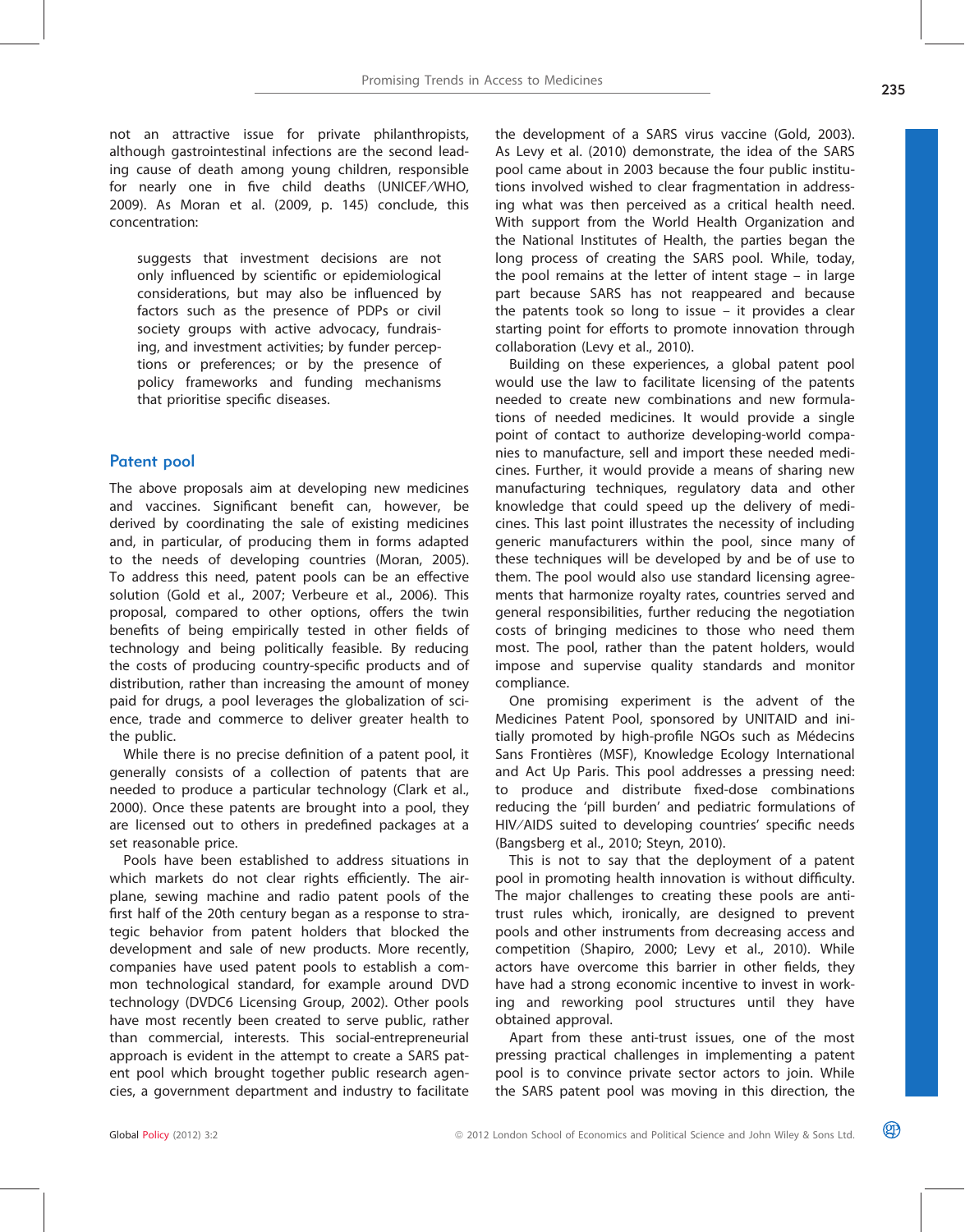Medicines Patent Pool will likely be the first to attempt to convince pharmaceutical companies to participate in it. Indeed, to have a realistic chance of success, this, as well as other pools, will need to rely largely on voluntary licenses from patent holders. If a pool is unable to gather all the required licenses using a voluntary approach, pool administrators will need to consider whether to seek compulsory licenses over remaining patents. But a pool based solely or even predominantly on compulsory licenses would be unworkable, as it would have no leverage to coordinate license terms, supervise production or reduce the costs of negotiation (Gold et al., 2007).

Some pharmaceutical companies had initially expressed interest in discussing their participation in the Medicines Patent Pool. However, the Medicines Patent Pool has so far failed to obtain most of the needed industrial licenses although it has gained licenses from the US National Institutes of Health. Unlike the latter licenses, the agreement between the Medicines Patent Pool and Gilead Sciences, announced in July 2011, does not establish a pool but a brokerage arrangement. Under this agreement, Gilead imposes its own licensing terms, including the requirement that generic manufacturers wait for Gilead to obtain US Food and Drug Administration approval, the direct payment of license fees to Gilead and the non-reciprocal obligation of generic manufacturers to share improvements with Gilead. While likely to increase access, the arrangement with Gilead, if followed by other pharmaceutical companies, does not lead to the efficiencies and benefits promised by a patent pool.

Meanwhile, GlaxoSmithKline has developed its own variant on a pool (actually, more of a supermarket than a pool), the Pool for Open Innovation against Neglected Tropical Diseases and, through its joint venture with Pfizer, ViiV Healthcare, offers free voluntary licenses to HIV/AIDS related patents. In many ways, this mechanism mirrors the approach that the Medicines Patent Pool took with Gilead, although without the participation of a broker and without the payment of fees.

Convincing industry to participate in a pool covering a wide range of diseases and countries may not be straightforward. As illustrated not only in international debates concerning access to medicines, but more generally in national discussions over biopharmaceutical policy, there is open distrust between industry and the NGO backers of the Medicines Patent Pool (Clark et al., 2000; Gold et al., 2008; Gold and Morin, 2009). There is fundamental disagreement between these actors on the importance and value of patents and the role of generic companies and public sector institutions involved in research and development. Overcoming this antagonism will be difficult but, without it, managing pools cooperatively will be impossible.

## **Conclusions**

Solutions for ensuring the development and distribution of medicines and vaccines that address the on-theground needs of those living in developing countries abound. Ranging from market enhancement mechanisms, to alternative incentives, PDPs and patent pools, none of these proposals has yet proven itself. The reasons for this are numerous. They include their unproven nature (prize funds), their limited nature (AMCs), their potential perverse effect (patent buy-outs), their sustainability (PDPs) and, finally, a lack of trust that threatens their viability (patent pools). Of these concerns, the last – lack of trust – promises to be the most formidable (Morin and Gold, 2010).

Without increased trust, even mechanisms proven in other fields, such as patent pools, will gain little traction. Trust requires, among other things, visionary leadership by the highest levels of management within industry and NGOs (Tait et al., 2007), greater levels of interaction on small projects with clear outcomes, and more transparent negotiation processes. Time will tell whether actors are ready for such leadership.

### **References**

- All-Party Parliamentary Group on AIDS (2009) The Treatment Time-Bomb [online]. Available from: http://www.appghivaids.org.uk/ events/timebomb.html [Accessed 9 June 2011].
- Banerjee, A., Hollis, A. and Pogge, T. (2010) 'The Health Impact Fund: Incentives for Improving Access to Medicines', The Lancet, 375 (9709), pp. 166–169.
- Bangsberg, D., Ragland, K, Monk, A. and Deeks, S. (2010) 'A Single Tablet Regimen is Associated with Higher Adherence and Viral Suppression than Multiple Table Regimes in HIV+ Homeless and Marginally Housed People', AIDS, 24 (18), pp. 2835–2840.
- Berndt, E. R., Glennerster, R., Kremer, M. R., Lee, J., Levine, R., Weizsacker, G., et al. (2006) 'Advance Market Commitments for Vaccines against Neglected Diseases: Estimating Costs and Effectiveness'. Working Paper No. 98, Centre for Global Development. Available from: http://www.cqdev.org/files/9897 file WP98.pdf [Accessed 9 June 2011].
- Buckup, S. (2008) 'Global Public–Private Partnerships against Neglected Diseases: Building Governance Structures for Effective Outcomes', Health Economics, Policy and Law, 3, pp. 31–50.
- Clark, J., Piccolo, J., Stanton, B. and Tyson, K. (2000) 'Patent Pools: A Solution to the Problem of Access in Biotechnology Patents?', United States Patent and Trademark Office [online]. Available from: http://www.uspto.gov/web/offices/pac/dapp/opla/patentpool.pdf [Accessed 9 June 2011].
- DVDC6 Licensing Group (2002) Patent List [online]. Available from: http://www.dvd6cla.com/list.html [Accessed 13 July 2007].
- GAVI Alliance (2010) Creating Markets to Save Lives (fact sheet). Available from: http://www.vaccineamc.org/files/AMC\_FactSheet 2010.pdf [Accessed 9 June 2011].
- Gold, E. R. (2003) 'SARS Genome Patent: Symptom or Disease?', The Lancet, 361 (9374), pp. 2002–2003.
- Gold, E. R., Adams, W., Bernier, L., Bubela, T., Cassivi, L., Castle, D., et al. (2008) Toward a New Era for Intellectual Property: From

(QP)